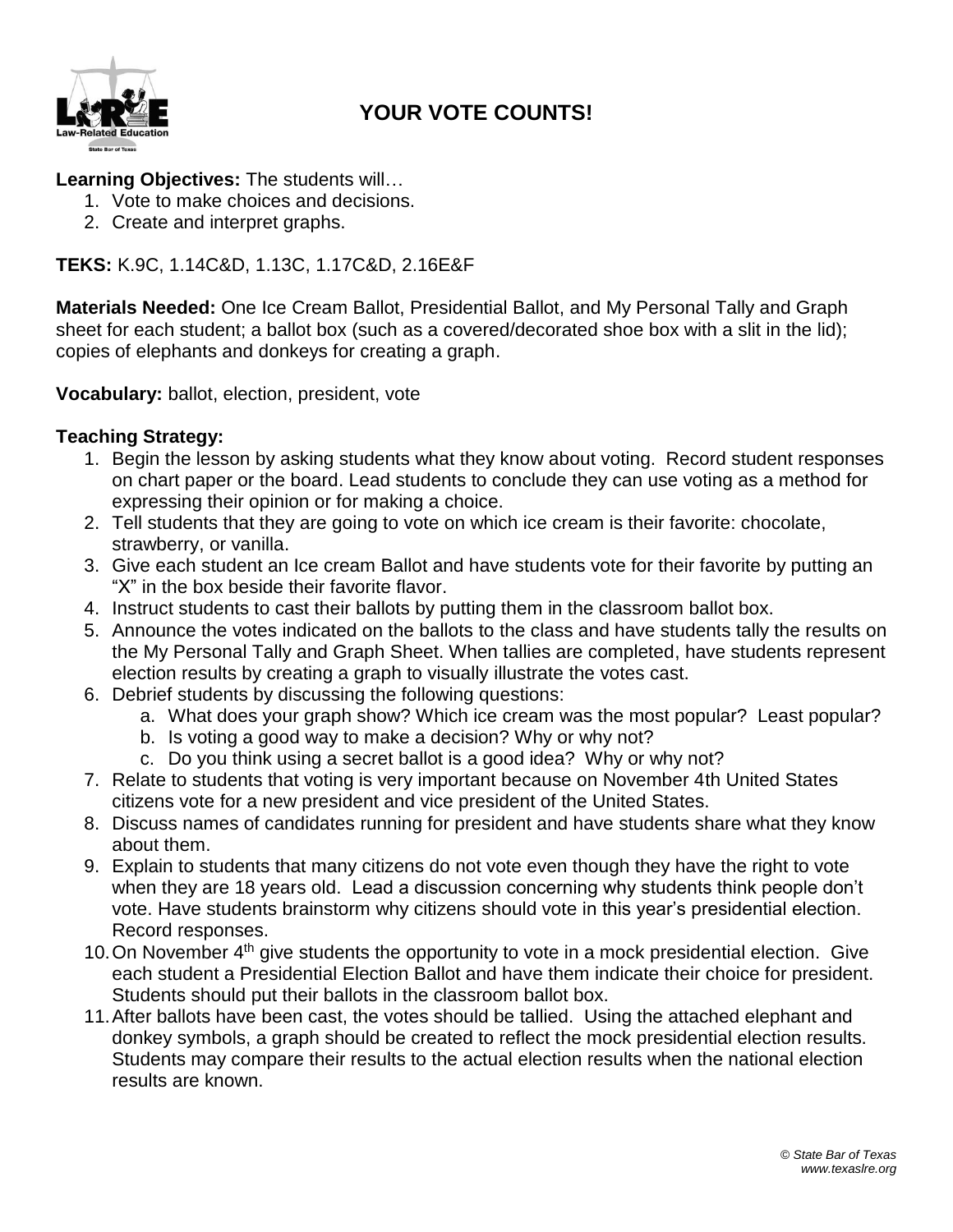#### **Extension for Gifted/Talented:**

Have students conduct research on facts about Inauguration Day. Students should create a poster or PowerPoint presentation that lists and/or illustrates five facts about Inauguration Day. (The following website offers information about Inauguration Day:

<http://dc.about.com/od/specialevents/a/Inauguration.htm>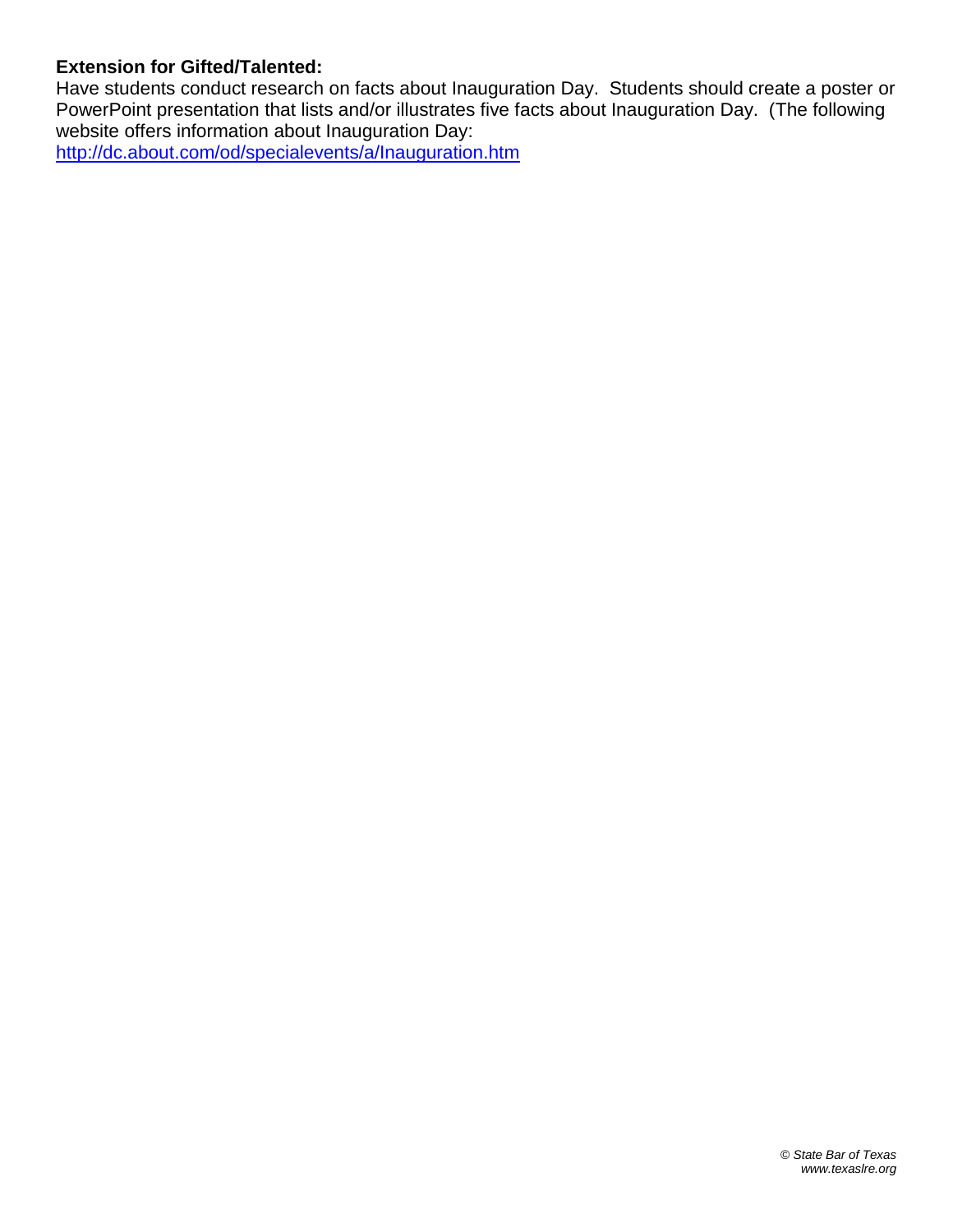### **ICE CREAM BALLOTS**

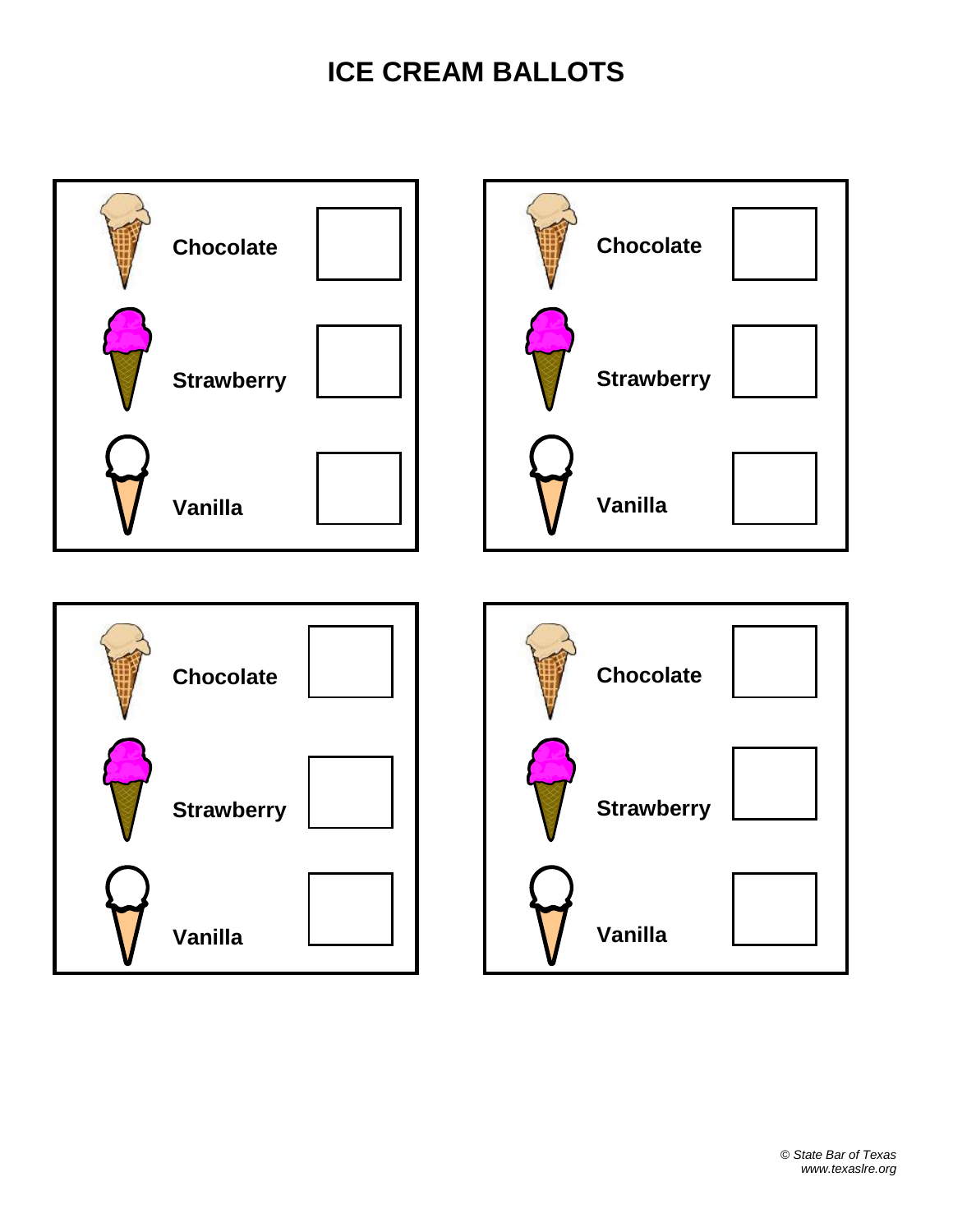# **MY PERSONAL TALLY AND GRAPH SHEET**

## Tally of Votes

**Chocolate\_\_\_\_\_\_\_\_\_\_\_\_\_\_\_\_\_\_\_ Strawberry\_\_\_\_\_\_\_\_\_\_\_\_\_\_\_\_\_\_\_ Vanilla \_\_\_\_\_\_\_\_\_\_\_\_\_\_\_\_\_\_\_\_**

## Favorite Ice Cream Graph

|                   | 2 <sub>1</sub> | -3 I | 4 |  | 5 6 7 8 9 |  | 10   11   12 |  | 13   14 | 15   16   17 |  | 18 | 19 <sub>1</sub> | 20 | 21 | 22 |
|-------------------|----------------|------|---|--|-----------|--|--------------|--|---------|--------------|--|----|-----------------|----|----|----|
| <b>Chocolate</b>  |                |      |   |  |           |  |              |  |         |              |  |    |                 |    |    |    |
| <b>Strawberry</b> |                |      |   |  |           |  |              |  |         |              |  |    |                 |    |    |    |
| Vanilla           |                |      |   |  |           |  |              |  |         |              |  |    |                 |    |    |    |